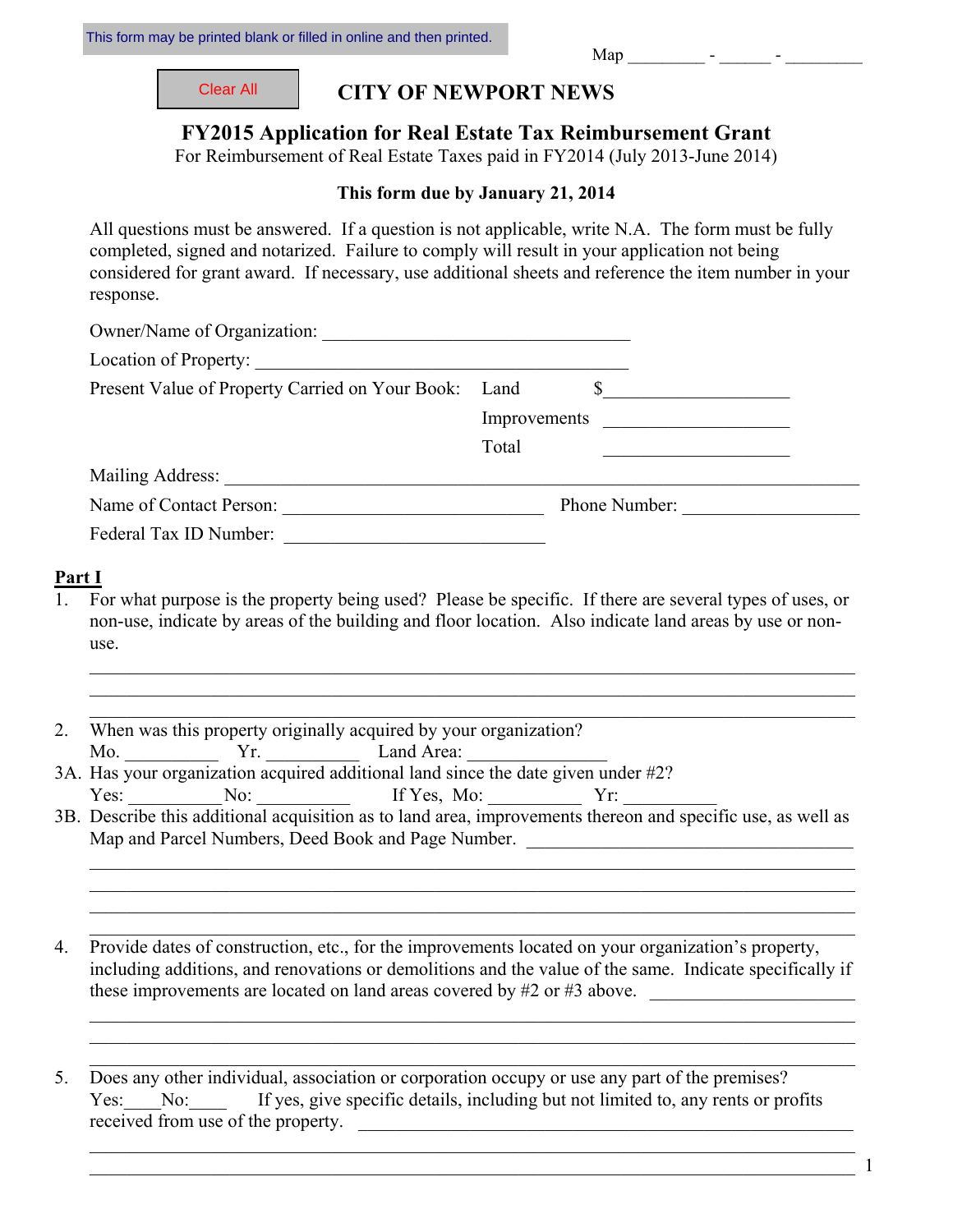# **FY2015 Application for Real Estate Tax Reimbursement Grant**

For Reimbursement of Real Estate Taxes paid in FY2014 (July 2013-June 2014)

\_\_\_\_\_\_\_\_\_\_\_\_\_\_\_\_\_\_\_\_\_\_\_\_\_\_\_\_\_\_\_\_\_\_\_\_\_\_\_\_\_\_\_\_\_\_\_\_\_\_\_\_\_\_\_\_\_\_\_\_\_\_\_\_\_\_\_\_\_\_\_\_\_\_\_\_\_\_\_ \_\_\_\_\_\_\_\_\_\_\_\_\_\_\_\_\_\_\_\_\_\_\_\_\_\_\_\_\_\_\_\_\_\_\_\_\_\_\_\_\_\_\_\_\_\_\_\_\_\_\_\_\_\_\_\_\_\_\_\_\_\_\_\_\_\_\_\_\_\_\_\_\_\_\_\_\_\_\_ \_\_\_\_\_\_\_\_\_\_\_\_\_\_\_\_\_\_\_\_\_\_\_\_\_\_\_\_\_\_\_\_\_\_\_\_\_\_\_\_\_\_\_\_\_\_\_\_\_\_\_\_\_\_\_\_\_\_\_\_\_\_\_\_\_\_\_\_\_\_\_\_\_\_\_\_\_\_\_

## **Part II**

- 1. Are you chartered or incorporated under the Laws of the Commonwealth of Virginia? Yes: No: If yes, provide date:
- 2. For what purpose is the ownership group chartered or incorporated?
- 3A. Was an exemption previously given this group pursuant to Article X, Sec. 6 (a) 6 of the Constitution of Virginia and listed in the Code of Virginia Article IV, Chapter 36 of Title 58.1? Yes: No:
- 3B. If yes, please cite the appropriate Acts of Assembly or Ordinance wherein same was given.
- $\mathcal{L}_\mathcal{L} = \{ \mathcal{L}_\mathcal{L} = \{ \mathcal{L}_\mathcal{L} = \{ \mathcal{L}_\mathcal{L} = \{ \mathcal{L}_\mathcal{L} = \{ \mathcal{L}_\mathcal{L} = \{ \mathcal{L}_\mathcal{L} = \{ \mathcal{L}_\mathcal{L} = \{ \mathcal{L}_\mathcal{L} = \{ \mathcal{L}_\mathcal{L} = \{ \mathcal{L}_\mathcal{L} = \{ \mathcal{L}_\mathcal{L} = \{ \mathcal{L}_\mathcal{L} = \{ \mathcal{L}_\mathcal{L} = \{ \mathcal{L}_\mathcal{$ 4. Is any income derived by your organization or any other person, etc. from the use of any portion of the property whether considered as rent or reimbursement or expenses for services incurred? Yes No
- 5. Attached to this affidavit is the organization's most recent financial statement of income and expenditures for a 12-month period from \_\_\_\_\_\_\_\_\_\_\_\_\_\_\_\_\_\_\_\_\_\_\_\_\_ to

which statement will become a part of this affidavit.

- 6A. Attached are copies of the organization's Charter and By-Laws. Yes \_\_\_\_\_\_\_\_ No \_\_\_\_\_\_\_
- 6B. The Charter dated and the By-Laws dated that I sent in previously have not been amended, and are thus still valid.
- 7. Is the organization exempt from taxation pursuant to Sec. 501(c) of the Internal Revenue Code of 1954? Yes No If yes, please attach a copy of the Internal Revenue Service letter.
- 8. Has a current annual alcoholic beverage license for serving alcoholic beverages been issued by the ABC Board to the organization for use on the property? Yes No
- 9. Is any director or officer of the organization paid compensation or salary in excess of a reasonable allowance for services which such persons actually render? Yes \_\_\_\_\_\_\_\_ No \_\_\_\_\_\_\_ If yes, explain.

\_\_\_\_\_\_\_\_\_\_\_\_\_\_\_\_\_\_\_\_\_\_\_\_\_\_\_\_\_\_\_\_\_\_\_\_\_\_\_\_\_\_\_\_\_\_\_\_\_\_\_\_\_\_\_\_\_\_\_\_\_\_\_\_\_\_\_\_\_\_\_\_\_\_\_\_\_\_\_

\_\_\_\_\_\_\_\_\_\_\_\_\_\_\_\_\_\_\_\_\_\_\_\_\_\_\_\_\_\_\_\_\_\_\_\_\_\_\_\_\_\_\_\_\_\_\_\_\_\_\_\_\_\_\_\_\_\_\_\_\_\_\_\_\_\_\_\_\_\_\_\_\_\_\_\_\_\_\_

- \_\_\_\_\_\_\_\_\_\_\_\_\_\_\_\_\_\_\_\_\_\_\_\_\_\_\_\_\_\_\_\_\_\_\_\_\_\_\_\_\_\_\_\_\_\_\_\_\_\_\_\_\_\_\_\_\_\_\_\_\_\_\_\_\_\_\_\_\_\_\_\_\_\_\_\_\_\_\_ 10. Does any part of the net earnings of the organization subscribe to the benefit of any individual? Yes No If yes, explain.
- $\mathcal{L}_\mathcal{L} = \{ \mathcal{L}_\mathcal{L} = \{ \mathcal{L}_\mathcal{L} = \{ \mathcal{L}_\mathcal{L} = \{ \mathcal{L}_\mathcal{L} = \{ \mathcal{L}_\mathcal{L} = \{ \mathcal{L}_\mathcal{L} = \{ \mathcal{L}_\mathcal{L} = \{ \mathcal{L}_\mathcal{L} = \{ \mathcal{L}_\mathcal{L} = \{ \mathcal{L}_\mathcal{L} = \{ \mathcal{L}_\mathcal{L} = \{ \mathcal{L}_\mathcal{L} = \{ \mathcal{L}_\mathcal{L} = \{ \mathcal{L}_\mathcal{$ 11. Is any significant portion of the service provided by the organization generated by funds received from donations, contributions, or local, state, or federal grants? As used therein, donations shall include the providing of personal services or the contribution of in-kind or material services. Yes No
- 12. Does the organization provide services for the common good of the public within Newport News? Yes No
- 13. Does a substantial part of the activities of the organization involve carrying on propaganda, or otherwise attempting to influence legislation, and does the organization participate in, or intervene in, any political campaign on behalf of any candidate for public office? Yes No